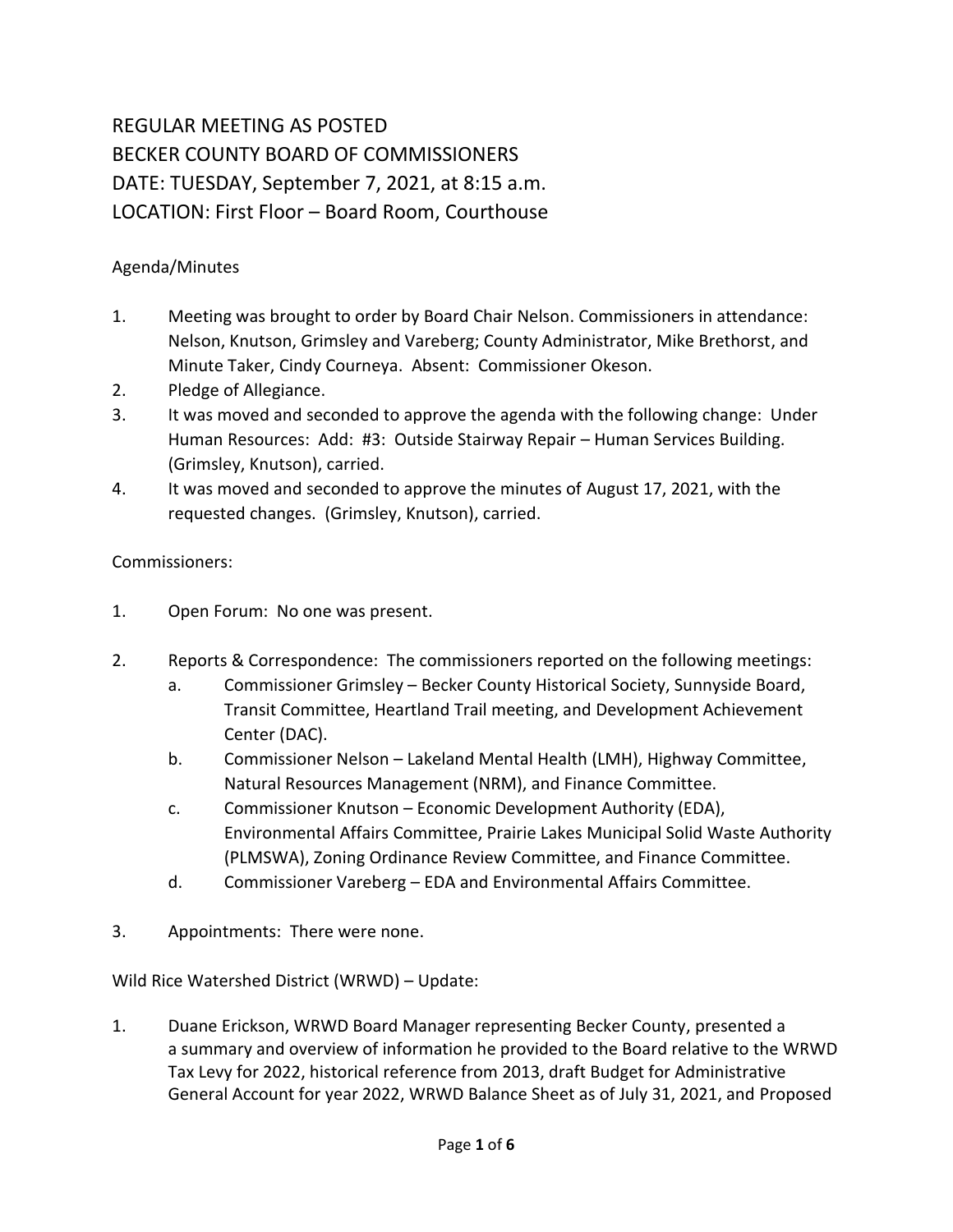2022 Project Assessments. Discussion was held and Board Chair Nelson thanked him for the information provided and for his commitment to serving on the Board of Managers.

Assessor – Lisa Will presented:

1. It was moved and seconded to approve the Abatement, as presented, for: PIN #19.8483.000 in Lake View Township in the amount of -\$176.00, due to Travel Trailer Removed from Resort, for a total of abatements at -\$176.00. (Grimsley, Knutson), carried.

Human Resources – Insurance Changes: HR Director, Amy Rissmann, presented:

- 1. It was moved and seconded to approve moving forward with the Insurance Committee recommendations, as follows:
	- a. Vision Insurance to renew with present provider, Avesis.
	- b. Life Insurance to switch to Sun Life Insurance.
	- c. Disability Insurance to switch to Sun Life for both Long-Term Disability and Short-Term Disability.

(Knutson, Grimsley), carried.

- 2. The agenda item to consider contracting with National Insurance Services (NIS) to assist the County in seeking employee health insurance quotes was tabled indefinitely.
- 3. It was moved and seconded to approve either the repair or replacement of the outside stairway at the Human Services Building with Metalwerks, at their low quote of either \$6,531.00 for new aluminum steps or \$4,750.00 for repairing the existing stairs, as presented, and with it dependent on Maintenance Supervisor, Brent Bristlin's recommendation on which option to use. (Grimsley, Vareberg), carried. It was noted that the project could be completed within the month if the fee has been paid.

Finance Committee Minutes: Auditor-Treasurer: Mary Hendrickson presented:

- 1. It was moved and seconded to approve the Regular Claims, Auditor Warrants, Over-90 Day Claims, and Additional Issues, as presented:
	- a. Auditor Warrants (Tuesday Bills):
		- i.  $08/17/2021$  in the amount of \$ 4,026.72
		- ii.  $08/20/2021$  in the amount of  $\frac{1}{2}$  23,869.18 (Cost-Effective)
		- iii. 08/24/2021 in the amount of \$471,484.37
		- iv.  $08/31/2021$  in the amount of  $\frac{6}{5}$  15,853.41

for a total of \$ 515,233.68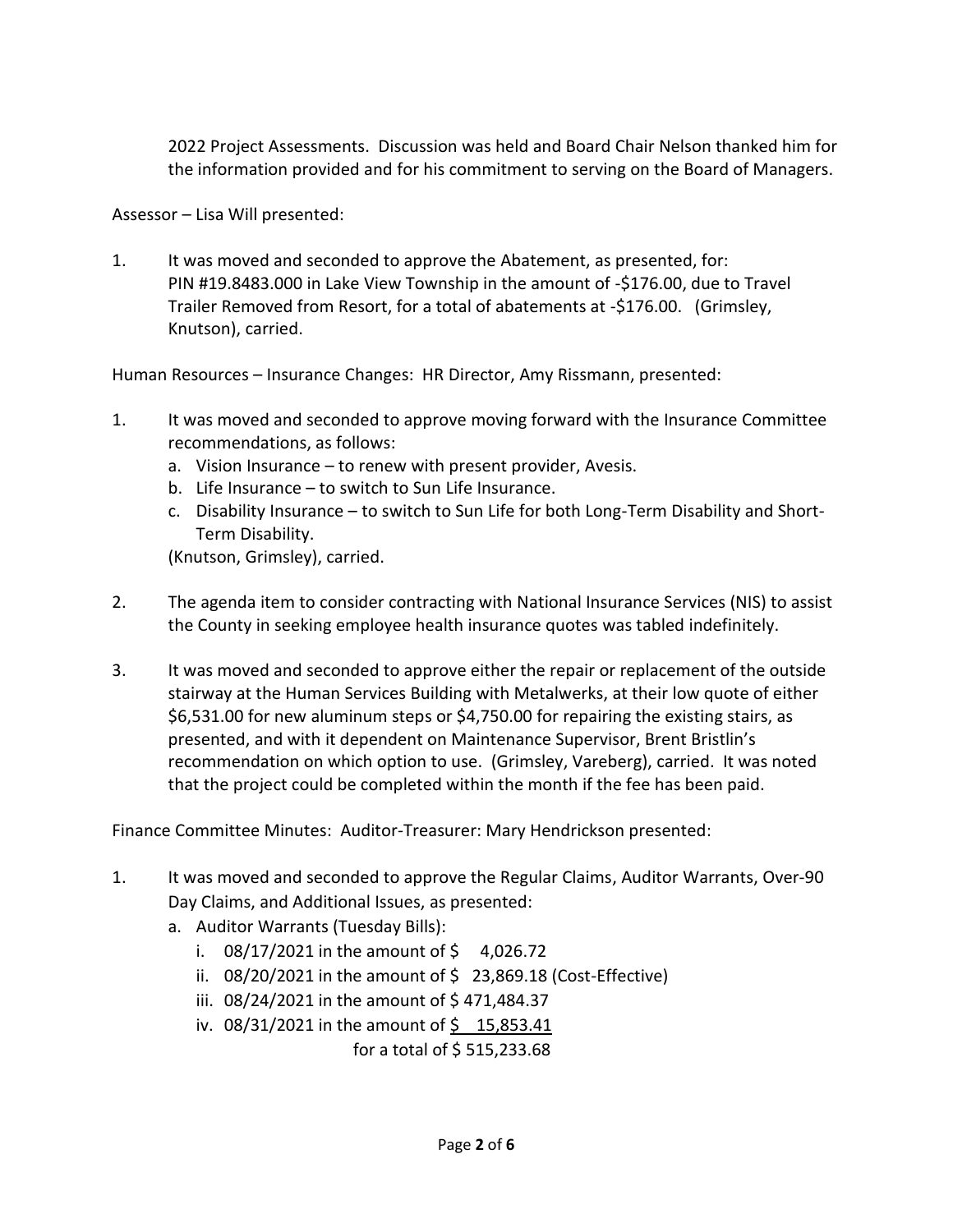- b. Over-90 Days:
	- i. AMC dated 06/02/2021 in the amount of \$105.00 (invoice just turned in).
	- ii. MR Sign Co., Inc. dated 05/27/2021 in the amount of \$478.51 (invoice just received).
- c. Additional Issues:
	- i. Eric Bergren June Credit Card in the amount of \$128.55 (no statement or receipt).

(Knutson, Grimsley), carried.

- 2. It was moved and seconded to approve the Human Services Claims for Human Services, Public Health, and Transit, as presented. (Grimsley, Vareberg), carried.
- 3. It was moved and seconded to approve to offer ten (10) tracts for Timber Sale Auction on Friday, October 22, 2021; 380.25 acres with 7,194 cords, primarily Aspen, to be offered at public auction. (Knutson, Vareberg), carried.

Auditor-Treasurer – Mary Hendrickson presented:

- 1. Licenses and Permits: There were none.
- 2. It was moved and seconded to accept the July 2021 Cash Comparison, Sales Tax, and Investment Summary, as presented. (Grimsley, Knutson), carried.
- 3. The Personnel Request for a Full-Time Cashier: Resolution 09-21-1A was tabled and will be discussed during the Budget Work Session, immediately following the adjournment of the Regular Board meeting.

Recorder – Historic Book Preservation Agreement: County Administrator, Mike Brethorst, presented:

1. County Recorder, Patty Swenson, secured one quote for the History Book Preservation project; it was suggested to possibly postpone approval at this time. Discussion followed and it was then recommended to approve the request to purchase through US Records Midwest, LLC at this time, with it noted to obtain two (2) quotes moving forward for any similar requests.

It was moved and seconded to approve the Historic Book Preservation agreement from US Records Midwest, LLC of Elk River, MN; to encapsulate four (4) Marriage Record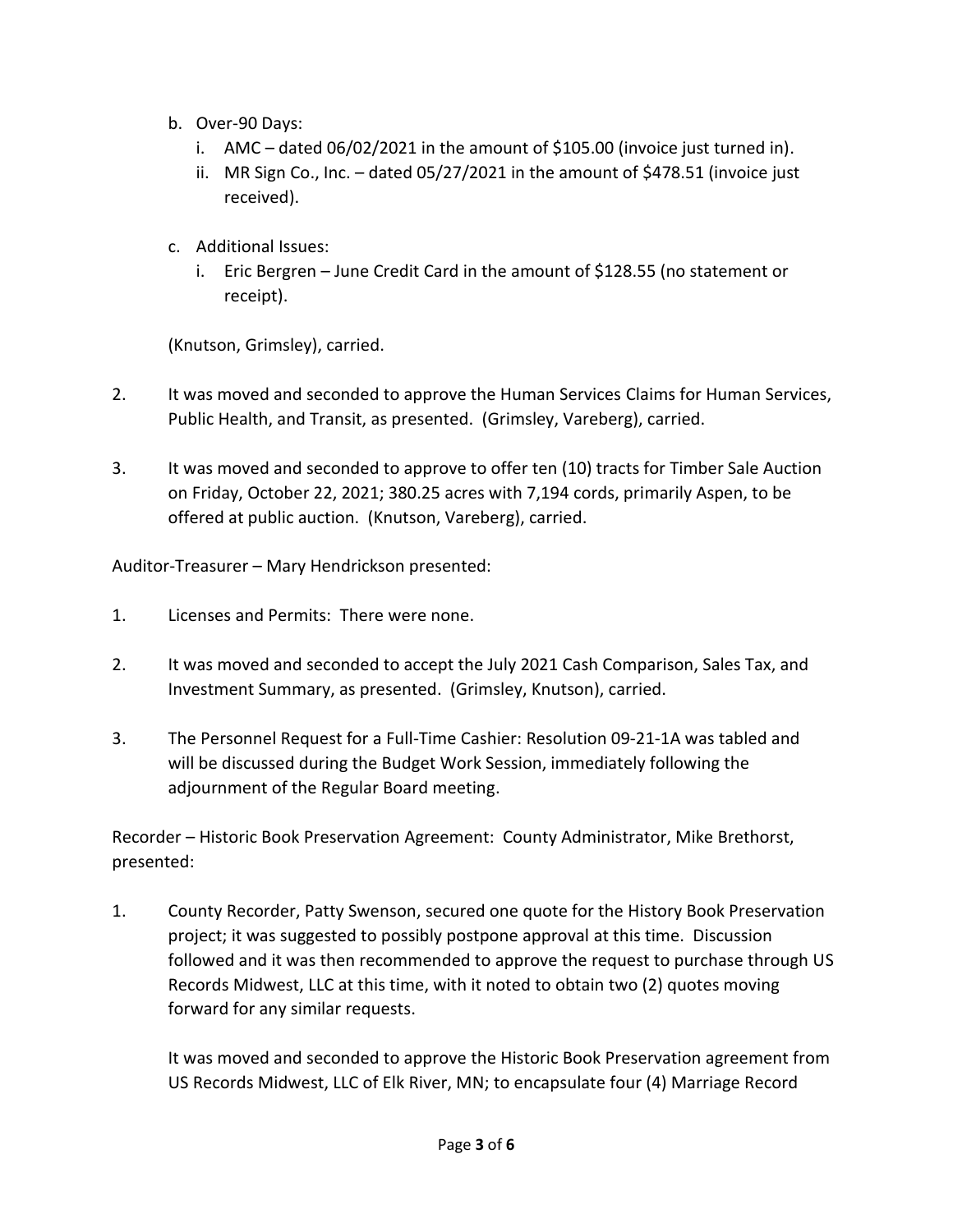books (letters O-R) and two (2) replacement binders for Miscellaneous Records (9) and Deed Records (106) at a cost of \$4,825.00. (Grimsley, Vareberg), carried 4-1.

Transit – Kevin Johnson presented:

1. It was moved and seconded to approve Resolution 09-21-1B, to enter into an agreement with the State of MN to pay up to 20% of Becker County Transit's yearly facility rent expenses through its annual operating grants, and to approve the County Administrator to execute the agreement upon acceptance and approval of an amended Operating Grant relating to the rent payment, as noted. (Grimsley, Knutson), carried.

Sheriff – Todd Glander presented:

- 1. It was moved and seconded to approve the purchase of Jail Fitness Equipment, as presented, from Tri-Active, USA in the amount of \$10,137.00, to be paid out of restricted (canteen) funds. (Knutson, Vareberg), carried.
- 2. It was moved and seconded to approve the purchase of an Eventide 911 Recorder using 911 Funds, at a cost of \$49,874.29, to replace the current NICE system, which will also include phone lines. (Knutson, Vareberg), carried.
- 3. It was moved and seconded to approve the purchase of Airgain Connect, a system booster for mobile computers, from FirstNet (AT&T) at a cost of \$38,904.00, minus a credit of \$37,225.00 (pre-payment to Verizon), for a net cost of \$1,679.75 for 26 units (spare cars and command post), with an annual fee increase of \$2,520.00. (Knutson, Vareberg), carried.
- 4. It was moved and seconded to approve Resolution 09-21-1F, to hire a full-time Communications Officer due to a vacancy and through the normal hiring process and if this position creates a vacancy, to then fill that position using the most recent internal/ external list or to re-advertise, if necessary. (Knutson, Vareberg), carried.
- 5. It was moved and seconded to accept and set the new rates for Becker County Gun Permit Fees, as presented, and based on MN State Statute, as follows:
	- i. All Veteran's New & Renew @ \$20.00 (effective prior to September 1st, 2021).
	- ii. Residents of Becker County New & Renew @ \$60.00 (effective September  $1<sup>st</sup>$ , 2021).
	- iii. Out-of-State Residents New @ \$100.00; Renew @ \$75.00 (if the State has reciprocity can then be considered a "renew", otherwise as "new", effective September 1, 2021).

(Knutson, Vareberg), carried.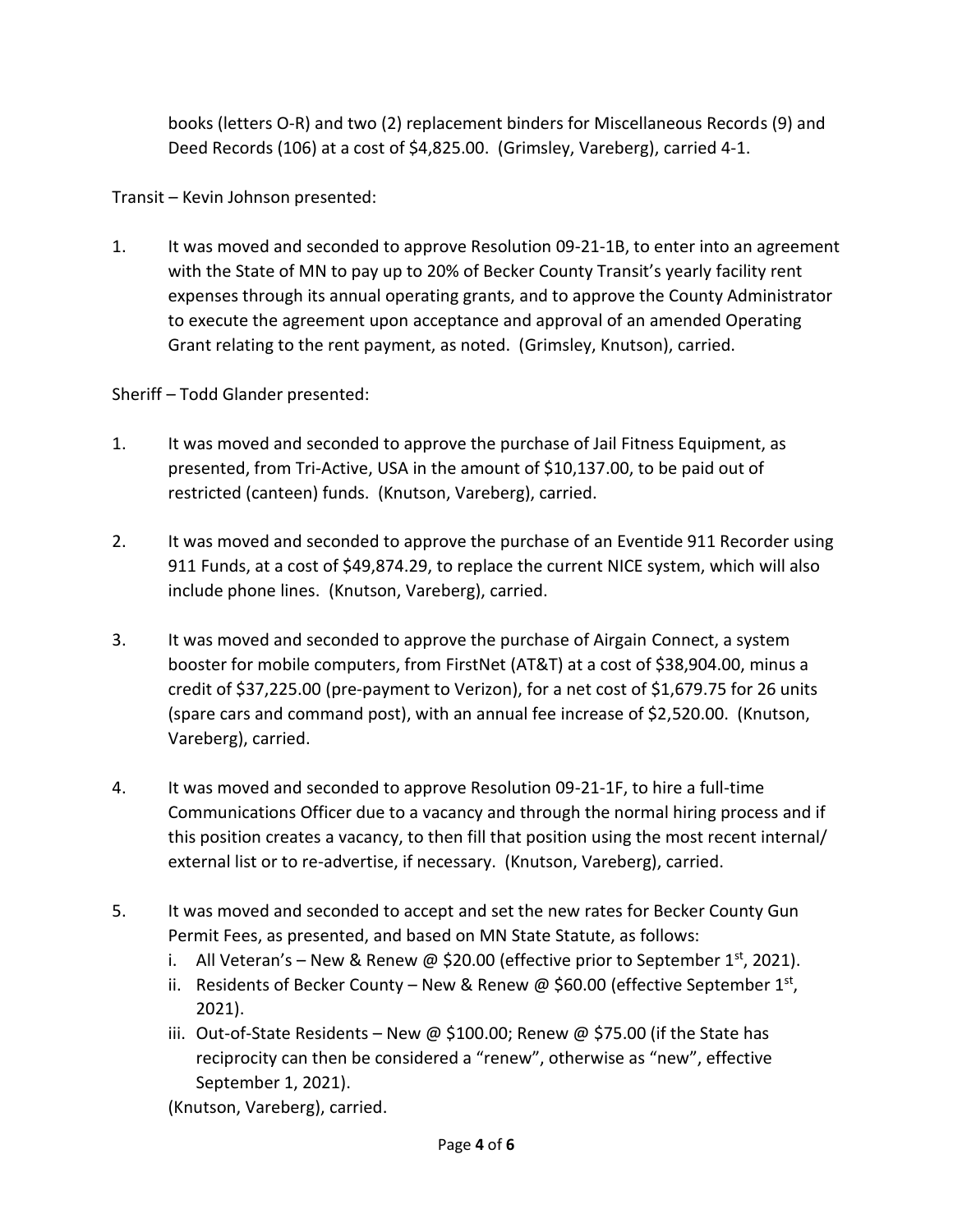Land Use – Environmental Services – Steve Skoog presented:

- 1. It was moved and seconded to approve Resolution 09-21-1C, to hire a part-time Solid Waste Clerk Worker in the Environmental Services Division of the Land Use Department, due to a vacancy, and through the normal hiring process, and if filling this vacancy creates another vacancy in the department to then fill that vacancy also. (Knutson, Vareberg), carried.
- 2. It was moved and seconded to approve Resolution 09-21-1D, to hire one (1) part-time Material Recycling Facility (MRF) Operator in the Environmental Services Division of the Land Use Department due to an increased workload; to make the currently employed Temporary Part-Time Recycling Facility Operator a Permanent Part-Time position. (Knutson, Vareberg), carried.
- 3. It was moved and seconded to approve Resolution 09-21-1E, to approve amending the State of MN – Income Contract #: 180452, to extend it from one year to two years, with a slight rate increase from \$95,484.00 (original agreement) to \$98,438.52 (September 1, 2021 – August 31, 2022) and \$101,391.68 (September 1, 2022 – August 31, 2023); with MnDOC providing an inmate work crew at the Material Recovery Facility (MRF) through the "Institution Community Work Crew" (ICWC) - Affordable House Building Program. (Knutson, Vareberg), carried.
- 4. It was moved and seconded to approve the Toshiba State Contract Quote #191411 for a five-year lease of a Toshiba ESTUDIO 3518 A Black and White copier, for the Transfer Station, at a rate of \$75.80 per month. (Knutson, Vareberg), carried.
- 5. It was moved and seconded to approve the E-Waste Disposal Service Contract (MN State Program Service Agreement) with Dynamic Lifecycle Innovations, Onalaska, WI, effective September 15, 2021 – September 14, 2022. (Knutson, Vareberg), carried.

Land Use – Economic Development Authority (EDA) – Business Relief Grant – CARES #3: Round 2 – Recommendation: Presented by Guy Fischer and Blake Jacobus, CPA of Detroit Lakes:

1. It was noted that another review was completed on previous applications submitted by nine (9) businesses for the American Rescue Plan (ARP) – CARES #3 (Round 1), for Round 2 (R2) grant consideration. Based on the CPA's review and tracker information received only one (1) business qualified for R2 grant consideration, Maplelag.

Mr. Jacobus, CPA, provided information for further discussion relative to the amount of the award to be distributed to Maplelag.